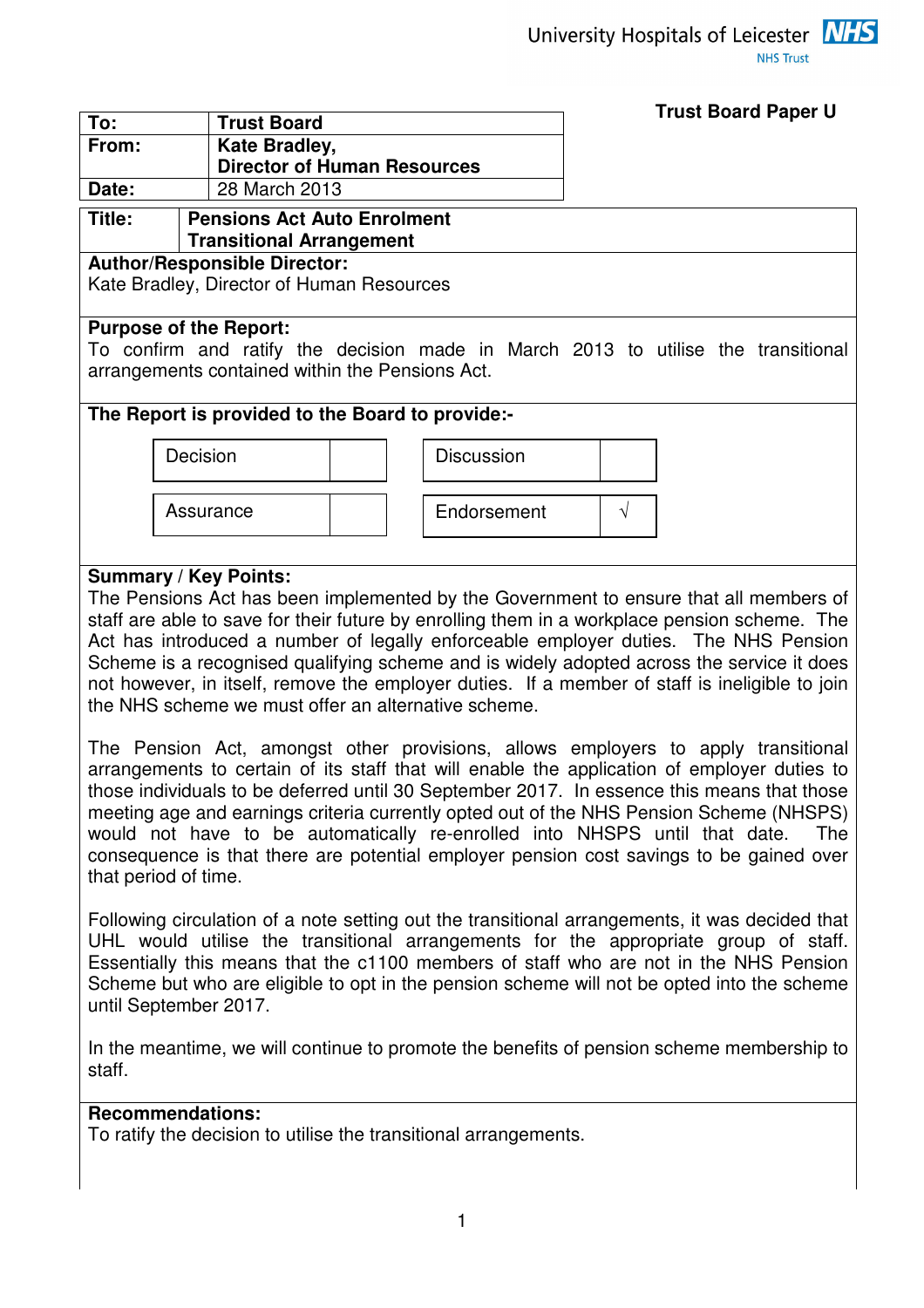| <b>Strategic Risk Register</b>                                           | <b>Performance KPIs</b> |  |
|--------------------------------------------------------------------------|-------------------------|--|
| N/A                                                                      | N/A                     |  |
|                                                                          |                         |  |
|                                                                          |                         |  |
| Resource Implications (e.g. Financial, HR):                              |                         |  |
| Support for PWC to review correspondence c£10k                           |                         |  |
|                                                                          |                         |  |
| <b>Assurance Implications:</b>                                           |                         |  |
| N/A                                                                      |                         |  |
|                                                                          |                         |  |
|                                                                          |                         |  |
|                                                                          |                         |  |
|                                                                          |                         |  |
| <b>Patient and Public Involvement (PPI):</b>                             |                         |  |
| N/A                                                                      |                         |  |
|                                                                          |                         |  |
|                                                                          |                         |  |
| <b>Equality Impact:</b>                                                  |                         |  |
| We are assessing the impact in relation to the protected characteristics |                         |  |
|                                                                          |                         |  |
| <b>Information exempt from Disclosure:</b>                               |                         |  |
|                                                                          |                         |  |
| N/A                                                                      |                         |  |
|                                                                          |                         |  |
| <b>Requirement for further review?</b>                                   |                         |  |
| To be determined.                                                        |                         |  |
|                                                                          |                         |  |
|                                                                          |                         |  |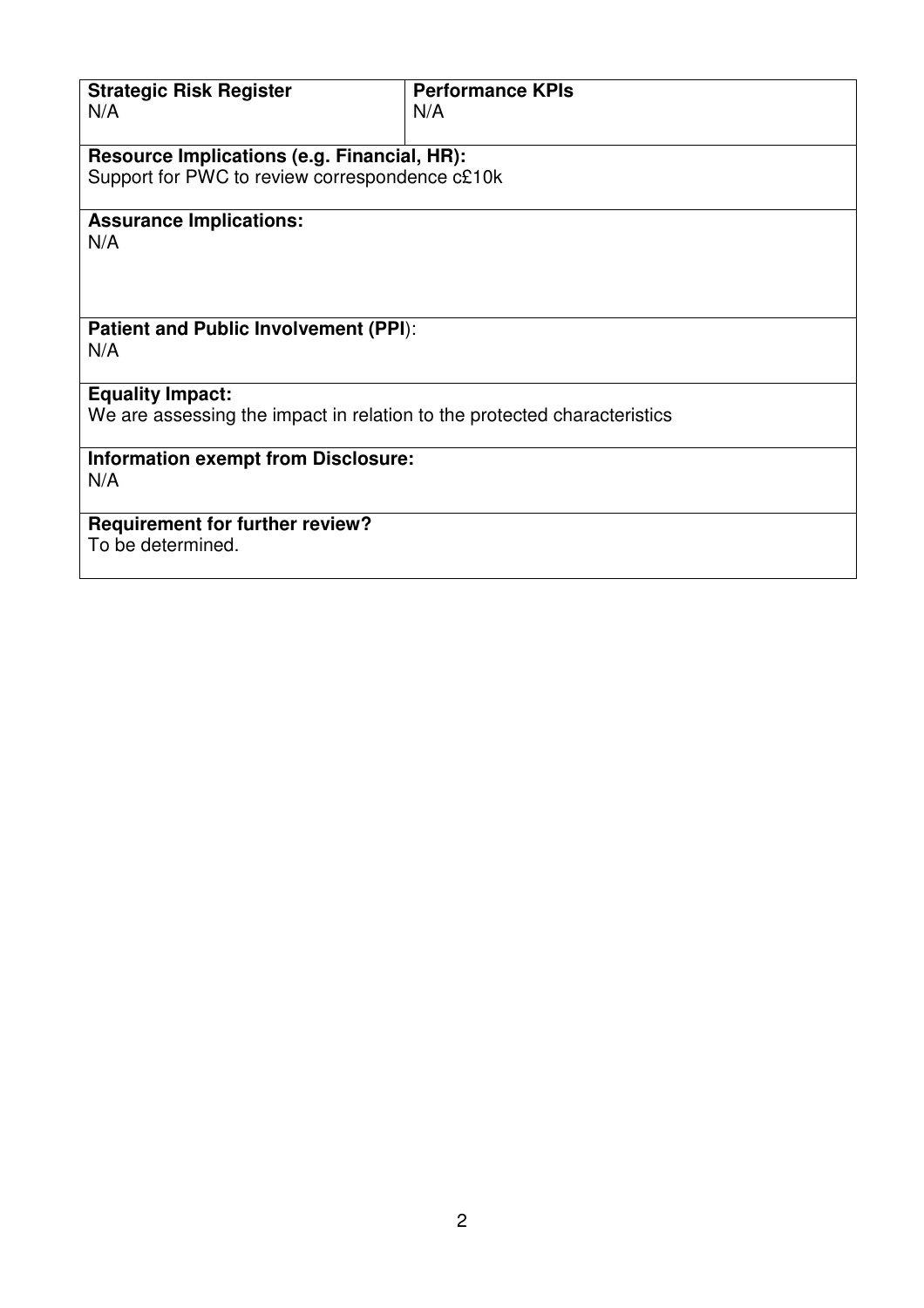### **UNIVERSITY HOSPITALS OF LEICESTER NHS TRUST**

| <b>REPORT TO:</b>   | <b>Trust Board</b>                                           |
|---------------------|--------------------------------------------------------------|
| <b>DATE:</b>        | 28 March 2013                                                |
| <b>REPORT FROM:</b> | Kate Bradley, Director of Human Resources                    |
| <b>SUBJECT:</b>     | <b>Pension Act Auto Enrolment – Transitional Arrangement</b> |

#### **1.0 BACKGROUND**

- 1.1 The Pensions Act has been implemented by the Government to ensure that all members of staff are able to save for their future by enrolling them in a workplace pension scheme. The Act has introduced a number of legally enforceable employer duties which if we fail to comply with can result in daily £10K fines. Although the NHS Pension Scheme is a recognised qualifying scheme under the Act and is widely adopted across the service, it does not of itself remove the employer duties.
- 1.2 The Act requires employers to assess each worker against a series of criteria, including their age and earnings, to establish which of three categories of worker they fall into; namely:-
	- eligible jobholder
	- non-eligible jobholder or
	- entitled worker

The category determines the actions the Trust is required to take.

- 1.3 Once assessment has been completed during their first pay period, we are then required to write to all members of staff informing them individually of the outcome of the assessment together with details of their pension membership or their entitlement to join a pension scheme.
- 1.4 For those classified as an 'eligible jobholder' we are legally required to automatically enrol them into a qualifying pension scheme and the Trust must pay contributions to the scheme. This process is known as 'Automatic Enrolment'.
- 1.5 The definition of an 'eligible jobholder' under the Act includes employees, bank staff, locums and some other groups (but excludes Non-Executive Directors and those claiming only expenses e.g. Honorary contract holders) where they are aged 22 or over, are under state pension age and earn more than a specific amount in their pay period i.e. £676 in any month if monthly paid or £156 in any week if weekly paid, equivalent to £8,105 a year (the earnings threshold is subject to annual review and these values are 2012/13).
- 1.6 If a worker is not deemed to be an 'eligible jobholder' at first assessment, they must be re-assessed on a continuing rolling basis as they may become eligible in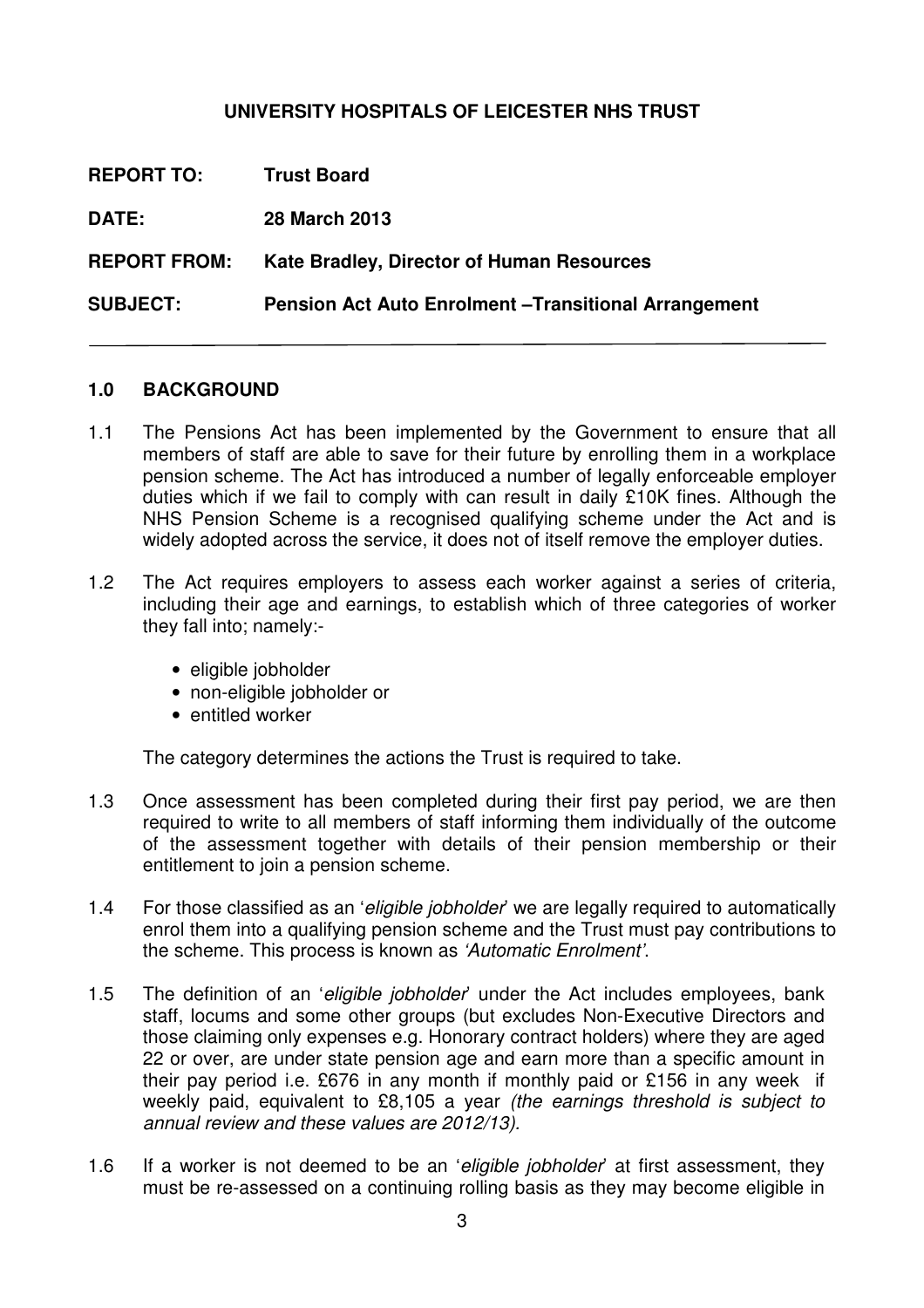any subsequent pay period. At this point they must be automatically enrolled into a pension scheme and notified within one month of the start of the pay period in which they were assessed as an 'eligible jobholder.'

- 1.7 For workers already employed by the Trust at the time that 'Automatic Enrolment' responsibilities commence the same assessment process applies and the employer duties under 'Automatic Enrolment' and associated communications must be completed within one month of the Trust's allocated compliance date, known as our 'Staging Date'.
- 1.8 The Trust's staging date was 1 March 2013 and the Trust has utilised the three month postponement period allowed.

# **2.0 TRANSITIONAL ARRANGEMENTS**

- 2.1 The Pension Act, amongst other provisions, allows employers to apply transitional arrangements to certain of its staff that will enable the application of employer duties to those individuals to be deferred until September  $30<sup>th</sup>$  2017 for specific types of pension schemes. In essence this means that those meeting age and earnings criteria currently opted out of the NHS Pension Scheme (NHSPS) would not have to be automatically re-enrolled into NHSPS until that date. The consequence is that there are potential employer pension cost savings to be gained over that period of time.
- 2.2 The jobs not currently enrolled in NHSPS and not eligible for transitional arrangements would join our alternative pension scheme (NEST) if ineligible for NHSPS, may opt into a pension scheme manually or may trigger auto enrolment at any time dependant on age and earnings in a given payroll period. Once these commence being assessed following the postponement period 'auto enrolment' will be undertaken with the largest enrolment expected in the first month and first weeks. These are excluded from both cost and quantity within this paper.

# **3.0 APPLICATION**

- 3.1 There are strict criteria all of which must be met in order for the transitional arrangements to apply to a worker.
	- They must be an Eligible Job Holder under the definitions of the Pension Act i.e. between age 22 and State Pension Age and meet the earnings triggers (currently £156 per week or £656 per month)
	- They must have been in post for a continuous period prior to the Staging Date which for UHL is 1<sup>st</sup> March 2013
	- They must be eligible to be a member of the NHS Pension Scheme at or before that date
	- They must remain eligible to join the NHS Pension Scheme throughout the transition period
	- The scheme must be a qualifying scheme which the NHS Pension Scheme is
- 3.2 The use of a transitional arrangement can only be applied up to  $1<sup>st</sup>$  March 2013 and does not apply to new starters after that date.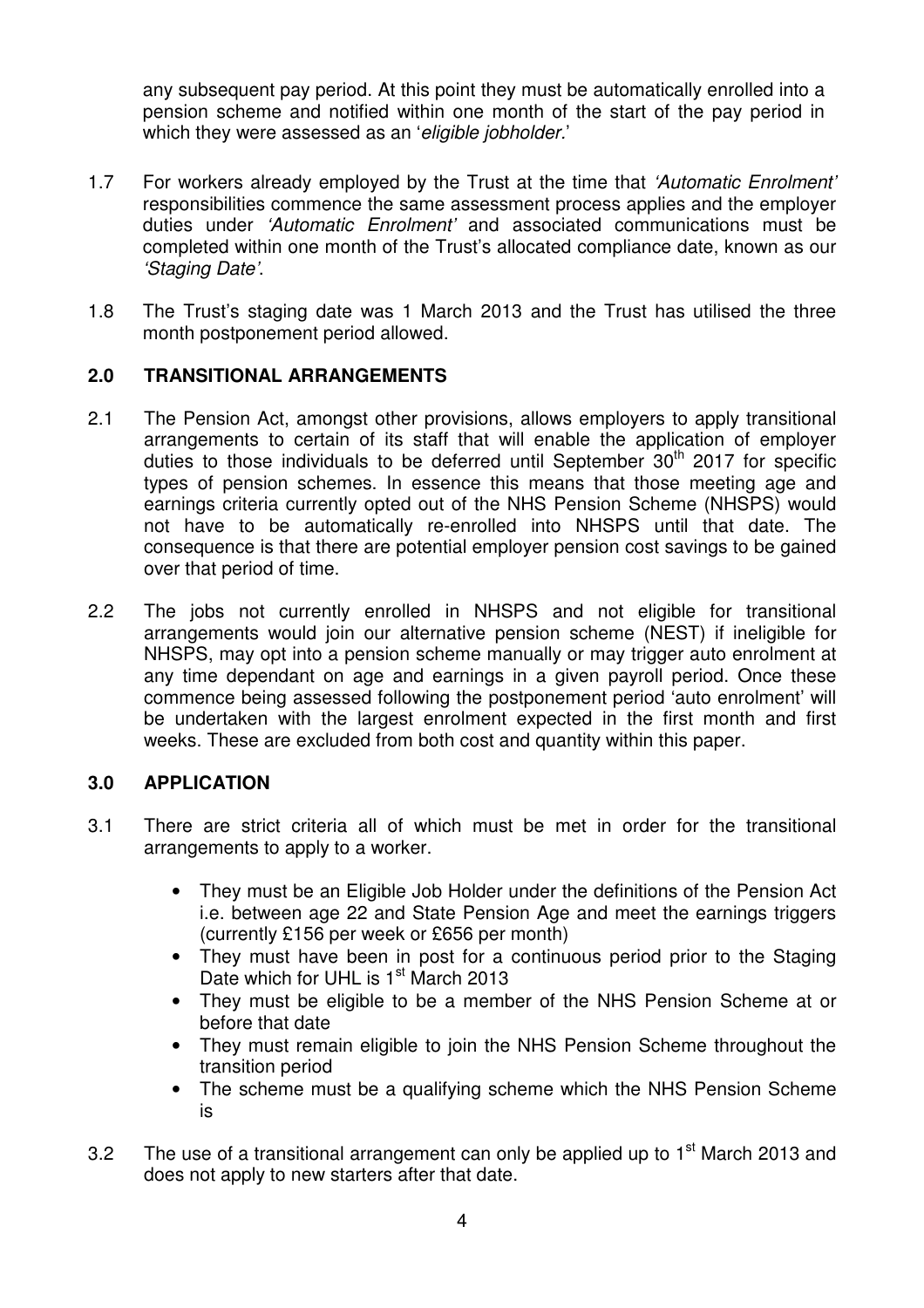- 3.3 Advice provided by PWC and through our employment solicitor's pension specialist confirm that UHL is able to apply the transitional arrangements.
- 3.4 An assessment using February payroll data of the workforce has identified that of the jobs currently opted out of the NHS Pension scheme 1,109 would appear to meet all of the criteria to have the transitional arrangement applied. The final figure will be based upon payroll earnings associated with 1<sup>st</sup> March 2013 and may be greater or lesser than this.

### **4.0 IMPACT OF APPLYING TRANSITIONAL ARRANGEMENT**

- 4.1 Under normal auto enrolment arrangements the jobs identified for transitional arrangements would have been automatically enrolled into the NHS Pension scheme with effect from 1<sup>st</sup> June 2013 (following our three month postponement). After that time individuals would have to decide whether or not to opt out again from the pension scheme. There will be employer costs associated with these individuals joining the scheme and it is those costs that could be avoided by applying the transitional arrangements.
- 4.2 If the transitional arrangements were applied then the potential to avoid employer contributions of up to £3.9 million exists in 2013/14. There will be a proportion of staff (estimated at c.26% of the staff to which transitional arrangements would apply) who would probably join NHSPS once notified of the application of the transitional arrangements and their right to join NHSPS if they wish. The notification is a legal requirement to be given to individuals.

# **5.0 MANAGEMENT OF TRANSITIONAL ARRANGEMENTS**

5.1 Applying the transitional arrangements places a number of additional demands on the Trust in terms of monitoring the maintenance of the eligibility criteria. This is not something that ESR is able to do automatically as once a job is flagged as being in transition it will not be automatically assessed by ESR under auto enrolment rules in an on-going way until the end date  $(30<sup>th</sup>$  September 2017) is reached. It will be incumbent on the Trust to monitor those individuals and their jobs over that time and remove the transitional arrangements and apply the auto enrolment rules if any of the criteria no longer apply.

# **6.0 EXTERNAL OPINION**

- 6.1 PWC confirmed the legislative eligibility of transitional arrangement during initial discussions. Further discussions have been undertaken with our legal advisers who have provided further advice and clarification that this transitional arrangement is within the legislation framework.
- 6.2 As part of discussions within the last two weeks PWC have confirmed that in circumstances where transitional arrangements come to an end and employment remained we would have to enrol the person into either NHSPS if they were eligible or NEST. Where NEST is used due to them being ineligible for NHSPS, employer contributions would be backdated to  $1<sup>st</sup>$  March 2013 regardless of when they became ineligible. This is a relatively low risk/low value issue with a maximum annual cost of approximately £358 per full time individual (based on 2012/13 financial year's eligible pensionable earnings and the minimum 1% legally required